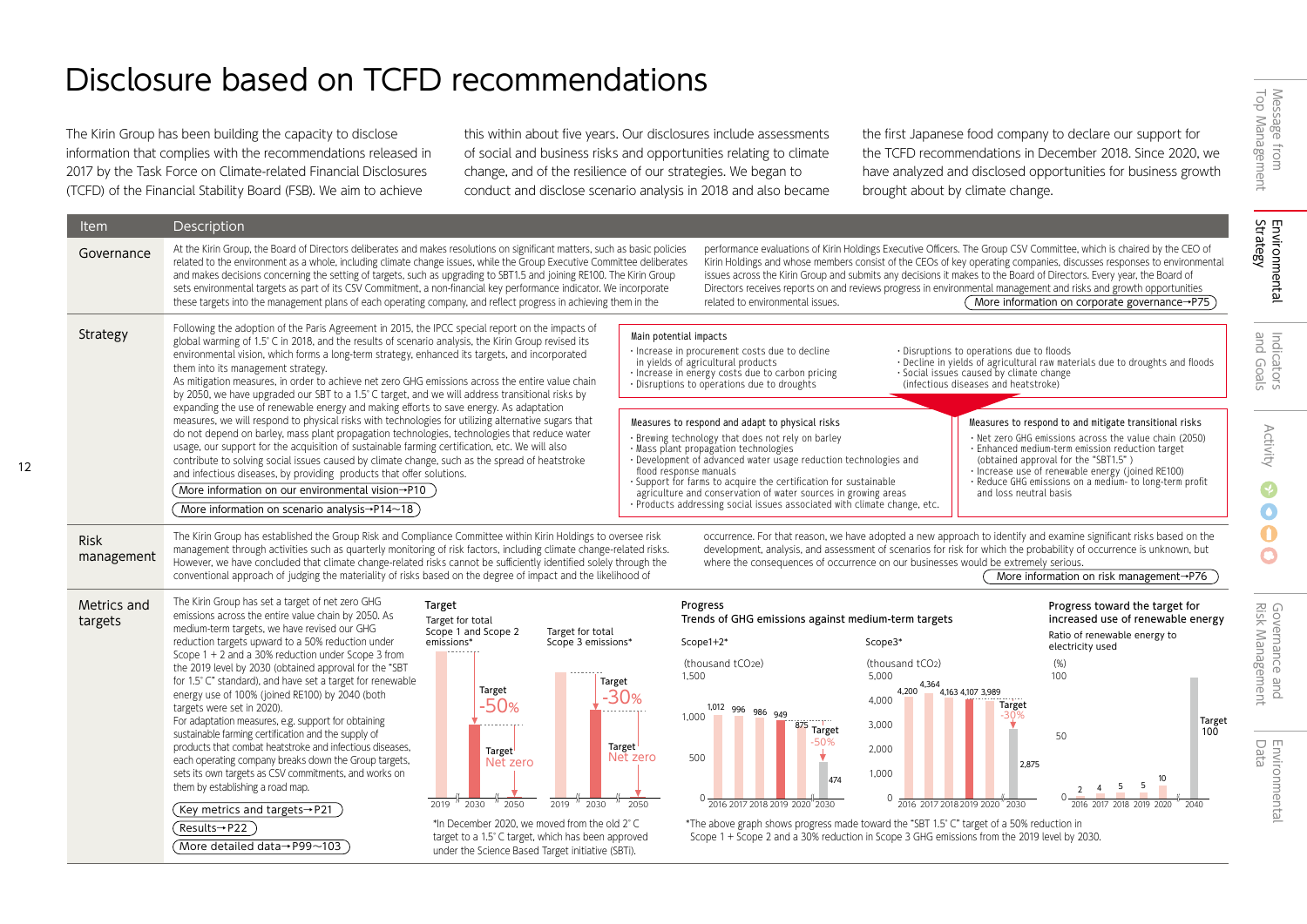# Message from<br>Top Management Top Management Message from

## Governance and<br>Risk Management Risk Management Governance and

## Results of scenario analysis and reflection in strategy prior to 2020

Prior to the publication of the TCFD final recommendations at the end of June 2017, the Kirin Group, as a company formed from natural capital, had been aware of issues related to biological resources and water resources, and had conducted various risk surveys. This accumulation of many years' knowledge about risk assessment in the value chain enabled us to begin scenario analysis soon after the TCFD final recommendations were published in 2017, and to disclose information in line with the TCFD recommendations in the Kirin Group Environmental Report 2018 as early as the end of June 2018. In 2018, we investigated and evaluated the impact on agricultural yields in three scenarios combining temperature and socioeconomic scenarios, using the IPCC's Representative Concentration Pathways (RCPs) as the main pathways and the Shared Socioeconomic Pathways (SSPs) as supplementary pathways.

In 2019, under the 2℃ and 4℃ scenarios set in-house, we analyzed the impacts of climate change on agricultural raw materials per major supplier country in 2050 and 2100 . We also conducted water stress and water risk surveys at agricultural production sites, water risk

surveys at production and distribution facilities, and carbon pricing impact assessments.

In 2020, we calculated the financial impact of declines in agricultural yields on procurement costs and the financial impact of water risk/stress on production facilities. We also estimate and disclose information pertaining to business opportunities related to heatstroke and infectious diseases caused by climate change.

## Effectiveness of scenario analysis

We believe that scenario analysis is a very effective management tool for identifying and mitigating risks that would have extremely serious consequences for our businesses if they occur, regardless of the likelihood of occurrence.

In July 2018, when we disclosed the results of scenario analysis for the first time in our 2018 Environmental Report, the 2018 West Japan Torrential Rain Disaster (the Heavy Rain Event of July 2018) occurred, causing extensive damage to a large area of western Japan and disrupting roads and railway networks.

Kirin Beverage has actively promoted a modal shift, partly also to cope with the shortage of truck drivers, and has achieved a significant reduction in GHG emissions. This shift to railway transportation, however, happened to disrupt deliveries during peak sales periods due to the disaster, which caused a major impact. We had listed the impact of natural disasters on transportation as a major risk in conventional risk management, and we had made some efforts to mitigate this risk. However, since we regarded the probability of occurrence as low, we did not consider detailed countermeasures. Learning from this experience, in the fall of 2018, we prepared and began implementing a manual for what to do in the event of similar disasters. Through this measure, we successfully avoided any major impacts from Typhoon Faxai (2019 Boso Peninsula Typhoon) and Typhoon Hagibis (2019 East Japan Typhoon) in October 2019. Currently, we apply scenario analysis methods to risk management other than climate change as well.

## Reflection in strategy

At a meeting in June 2019, the Group CSV Committee reported and discussed the situation surrounding the rapidly changing environment following the adoption of the Paris Agreement, and senior management provided directions for the launch of the project in order to develop measures to take. Consequently, the Board of Directors adopted and revised the "environmental vision" and "GHG emissions reduction targets," which now reflect the results of scenario analysis as significant input information.

We have also reflected the results of scenario analysis in mitigation measures such as our joining of the RE100 , our revisions of specific targets such as upgrading our SBT to 1.5℃, our use of renewable energy for 100% of electricity used at the Kirin Brewery Nagoya Plant, the introduction of large-scale solar power generation based on a PPA model at four breweries, and our use of renewable energy for 100% of electricity used in our Australian business by 2025, as well as in adaptation measures such as our rollout of support for coffee farms in Vietnam to acquire the certification for sustainable agriculture as we provide such support at tea farms in Sri Lanka, and the achievement of the use of FSC-certified paper for 100% of paper containers in the Japanese beverages businesses as a means of forest conservation. Going forward, we plan to revise our CSV Commitments to incorporate climate change and a variety of other environmental issues into the management strategies of each of our operating companies, and to incorporate them into our next mid-term business plan starting in fiscal 2022.

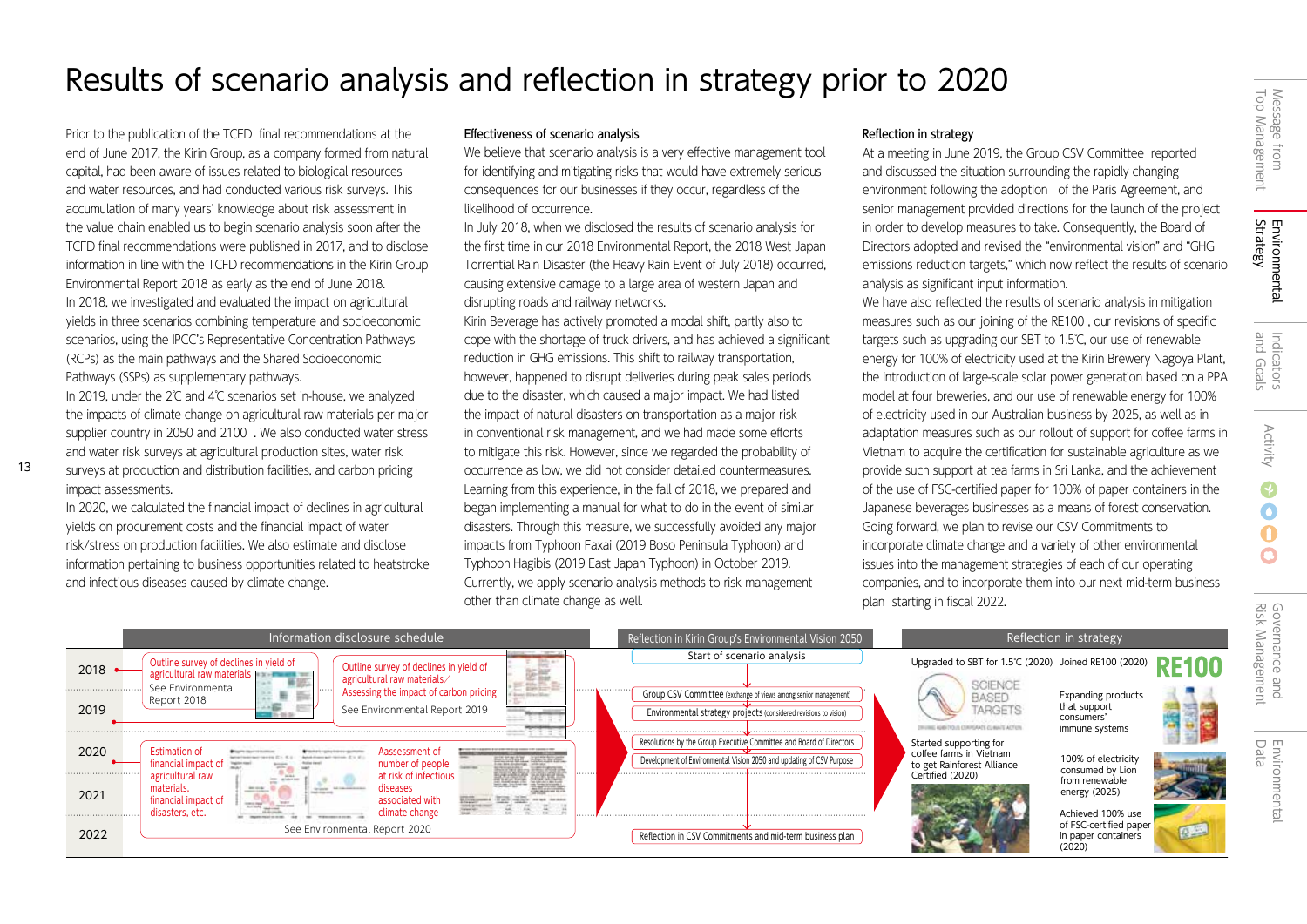## Scenario analysis

14

|                                  | Hypothetical scenario                                                                                                                                                                                                                                                | Scenario analysis results                                                                                                                                                                                                                                                                                                                    | Scenario driver                                                                          | [ypes of risks and business opportunities] Time frames                                        |                            | Financial impact                                                                                                                                                                                | <b>Strategies</b>                                                                                                                                                         | Related pages                           |
|----------------------------------|----------------------------------------------------------------------------------------------------------------------------------------------------------------------------------------------------------------------------------------------------------------------|----------------------------------------------------------------------------------------------------------------------------------------------------------------------------------------------------------------------------------------------------------------------------------------------------------------------------------------------|------------------------------------------------------------------------------------------|-----------------------------------------------------------------------------------------------|----------------------------|-------------------------------------------------------------------------------------------------------------------------------------------------------------------------------------------------|---------------------------------------------------------------------------------------------------------------------------------------------------------------------------|-----------------------------------------|
|                                  | Laws and regulations on climate<br>change will become more<br>stringent in developed<br>countries, but less so in                                                                                                                                                    | <b>Business risks:</b><br>As a result of global warming, yields of major<br>agricultural raw materials (barley, hops, and<br>coffee beans) decrease significantly, affecting                                                                                                                                                                 | Increase in procurement<br>costs due to decline in<br>yields of agricultural<br>products | Physical risk (chronic) /<br>transitional risk (market<br>and reputation)                     | Medium-<br>to long<br>term | Approx. 3.0 to 12.0 billion yen                                                                                                                                                                 | ®Brewing technology that does not rely on barley<br>Mass plant propagation technologies<br>OSupport for farms to acquire the certification<br>for sustainable agriculture | P <sub>15</sub><br>P34<br>P29, P30, P33 |
|                                  | developing countries, resulting<br>in insufficient reductions to GHG<br>emissions.<br>As a result, global temperatures<br>continue to rise and torrential<br>rains and other natural disasters<br>caused by climate change occur<br>more frequently than at present. | procurement costs. Quality degradation is also<br>expected.<br>● There may also be an impact on alternative<br>sugars and agricultural products that are<br>sources of protein, which are required for                                                                                                                                       | Increase in energy<br>costs due to<br>carbon pricing                                     | Transitional risk (policy<br>and law, technologies,<br>and markets)                           | Medium-<br>to long<br>term | Tax burden if GHGs<br>Tax burden if GHGs<br>are not reduced<br>are reduced<br>Approx. 1.3 billion yen (2030)<br>Approx. 0.6 billion yen (2030<br>Approx. 1.7 billion yen (2050)<br>0 yen (2050) | Reduce GHG emissions on a<br>medium- to long-term profit and<br>loss neutral basis                                                                                        | P17~P18<br>P59~P69                      |
| Kirin Group                      |                                                                                                                                                                                                                                                                      | low-malt and no-malt beer product.<br>Carbon taxes are introduced in major<br>countries where the Kirin Group operates its                                                                                                                                                                                                                   | Disruptions to operations<br>due to droughts                                             | Physical risk (chronic) /<br>transitional risk (reputation                                    | Short-<br>and<br>long-term | Approx. 0.6 billion yen (Lion Castlemaine Perkins Brewery)<br>Approx. 30 million yen (Thai Kyowa Biotechnologies)                                                                               | Advanced water usage<br>reduction technologies                                                                                                                            | P16~P17<br>P37~P44                      |
| Scenario 3<br>4°C scenario;      | The impact of a carbon tax on<br>energy costs will not have a<br>significant impact on business.                                                                                                                                                                     | businesses, but they are low so the impact is<br>negligible.<br><b>• Floods due to extreme rainfall and droughts</b>                                                                                                                                                                                                                         | Disruptions to<br>operations due to floods                                               | Physical risk (chronic)                                                                       | Short-<br>and<br>long-term | Approx. 1.0 billion yen (Lion Castlemaine Perkins Brewery)<br>Approx. 5.0 billion yen (Sendai Brewery)                                                                                          | Development of flood<br>response manuals                                                                                                                                  | P16~P17<br>P37~P44                      |
| <b>SSP3, RCP8.5</b>              | An increasing number of people<br>face concerns about health<br>impacts as global warming leads<br>to an increase in the number of                                                                                                                                   | accompanying climate change cause some<br>business sites to suspend production.                                                                                                                                                                                                                                                              | Decline in yields of<br>agricultural raw materials<br>due to droughts and floods         | Physical risk (chronic)                                                                       | Medium-<br>to long<br>term | Included in procurement costs due to decline<br>in yields of agricultural products (See above)                                                                                                  | Measures to address extreme rainfall<br>and conserve water sources in areas<br>where agricultural raw materials<br>are produced                                           | P16~P17, P40                            |
|                                  | people at risk for infectious<br>diseases, infections spread even<br>to areas that have not<br>previously been affected by                                                                                                                                           | Social impact:<br>The number of persons requiring emergency services<br>because of heatstroke doubles owing to rising global<br>temperatures.<br>The population exposed to the risk of infectious<br>diseases increases as a result of higher temperatures,<br>and a market for immunity-related products expands<br>and establishes itself. | Population requiring<br>emergency services<br>for heatstroke                             | Physical risk (chronic)/<br>transitional risk (market )/<br>products and services/<br>markets | Short-<br>and<br>long-term | In 2050, the size of the Japanese market is<br>expected to increase by a factor of 2-4x<br>compared with the years 1981 to 2000, growing<br>to between 90 billion yen and 190 billion yen       | Contribute to products to<br>counter heatstroke                                                                                                                           | P17~P18                                 |
|                                  | these diseases, and the number<br>of people requiring emergency<br>services for heatstroke rises<br>significantly.                                                                                                                                                   |                                                                                                                                                                                                                                                                                                                                              | Population exposed to<br>infectious diseases                                             | Physical risk (chronic)/<br>transitional risk (market)/<br>products and services/<br>markets  | Short-<br>and<br>long-term | The market for immune-related products in Asia<br>as whole is expected to increase by a factor of<br>1.8x compared with 2020, to around 750 billion<br>yen by 2030                              | Contribute to products that<br>support consumers' immune<br>systems                                                                                                       | P17~P18                                 |
|                                  | In addition to a carbon tax,<br>carbon border adjustment<br>mechanism are introduced, and                                                                                                                                                                            | <b>Business risks:</b><br>Although yields of major agricultural raw<br>materials decline owing to global warming, the<br>impact on procurement costs is negligible.                                                                                                                                                                          | Increase in procurement<br>costs due to decline in<br>yields of agricultural<br>products | Physical risk (acute)                                                                         | Medium-<br>to long<br>term | Approx. 1.0 to 2.5 billion yen                                                                                                                                                                  | Brewing technology that does not rely on barley<br>Mass plant propagation technologies<br>Support for farms to acquire the certification<br>for sustainable agriculture   | P <sub>15</sub><br>P34<br>P29, P30, P33 |
|                                  | stringent climate change laws<br>and regulations are in place<br>around the world.<br>As a result, the increase in<br>global temperature is                                                                                                                          | The impact is negligible on alternative sugars<br>and agricultural products that are sources of<br>protein, which are required for low-malt and<br>no-malt beer product.<br>Energy costs are significantly higher because of                                                                                                                 | Increase in energy<br>costs due to<br>carbon pricing                                     | Transitional risk (policy<br>and law, technologies,<br>and markets)                           | Medium-<br>to long<br>term | Tax burden if GHGs<br>Tax burden if GHGs<br>are not reduced<br>are reduced<br>Approx. 7.7 billion yen (2030)<br>Approx. 3.9 billion yen (2030<br>Approx. 9.9 billion yen (2050) 0 yen (2050)    | Reduce GHG emissions on a<br>medium- to long-term profit and<br>loss neutral basis                                                                                        | P17~P18<br>P59~P69                      |
| Kirin Group<br>Scenario 1        | suppressed, climate disasters do<br>not increase much more than                                                                                                                                                                                                      | carbon taxes introduced in the major countries<br>in which the Kirin Group operates its businesses.                                                                                                                                                                                                                                          | Disruptions to operations<br>due to droughts                                             | Physical risk (acute)                                                                         | Short- and<br>long-term    | Same as 4°C scenario, but probability of<br>occurrence is expected to be low                                                                                                                    | Advanced water usage<br>reduction technologies                                                                                                                            | P16~P17<br>P37~P44                      |
| 2℃ or 1.5℃                       | the current level, and the impact<br>on agricultural yields is limited.<br>On the other hand, carbon taxes                                                                                                                                                           | Some business sites are affected by floods<br>caused by extreme rainfall and droughts                                                                                                                                                                                                                                                        | Disruptions to<br>operations due to floods                                               | Physical risk (acute)                                                                         | Short- and<br>long-term    | Same as 4°C scenario, but probability of<br>occurrence is expected to be low                                                                                                                    | Development of flood<br>response manuals                                                                                                                                  | P16~P17<br>P37~P44                      |
| scenario; SSP1,<br><b>RCP2.6</b> | and other regulations lead to<br>increases in energy costs and                                                                                                                                                                                                       | associated with climate change, but it is within<br>the scope of our ability to respond.                                                                                                                                                                                                                                                     | Decline in vields of agricultural raw<br>materials due to droughts and floods            | Physical risk (acute)                                                                         | Medium-to<br>long term     | Same as 4°C scenario but not significant                                                                                                                                                        | Measures to address extreme rainfall and<br>conserve water sources in areas where<br>agricultural raw materials are produced                                              | P16~P17.P40                             |
|                                  | affect other procurement items.<br>Although global warming does<br>not have a significant impact on<br>human health, the impact of<br>climate change becomes                                                                                                         | Social impact:<br>Although the number of persons requiring emergency<br>services for heatstroke increases owing to rising global<br>temperatures, it is not at a level that causes significant                                                                                                                                               | Population requiring<br>emergency services<br>for heatstroke                             | Physical risk (acute)/<br>transitional risk (market)/<br>products and services/<br>markets    | Short- and<br>long-term    | Same as 4°C scenario but not significant                                                                                                                                                        | Contribute to products to<br>counter heatstroke                                                                                                                           | P17~P18                                 |
|                                  | increasingly noticeable on a<br>daily basis, including hot summer<br>days and typhoon damage.                                                                                                                                                                        | concern.<br>The population exposed to the risk of infectious<br>diseases increases as a result of higher temperatures,<br>leading to increased interest in enhancing immunity.                                                                                                                                                               | Population exposed to<br>infectious diseases                                             | Physical risk (acute)/<br>transitional risk (market)/<br>products and services/<br>markets    | Short- and<br>long-term    | Same as 4°C scenario but not significant                                                                                                                                                        | Contribute to products that<br>support consumers' immune<br>systems                                                                                                       | P17~P18                                 |

\* Types of risks and business opportunities: Determined according to the TCFD risk and opportunity types and categories

Time frames: Determined as follows: Short-term: 2021 to 2024 (from present to period of next mid-term business plan); medium-term: 2025 to 2030 (period covered by KV2027 and the SDGs); and long-term: 2031 to 2050 (target y

 $\overline{O}$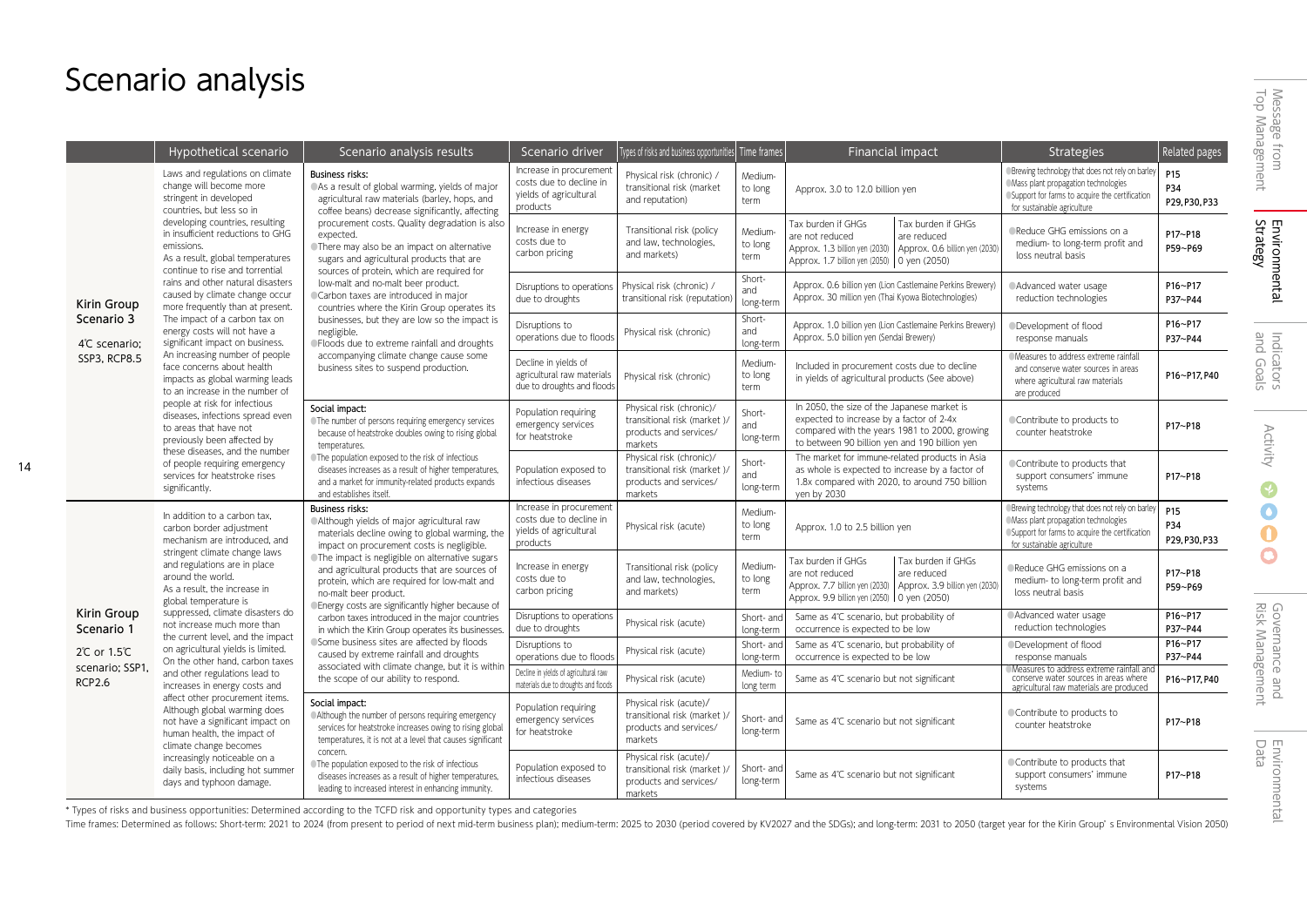## ■Biological resources

### Assessment of impact on major agricultural raw materials

In 2021, we calculated the financial impact of a decline in the yields of agricultural raw materials on our Japan alcohol and non-alcoholic beverages businesses, as well as our beer businesses in Australia, New Zealand, and Myanmar. We found that under the 2℃ scenario, it may be possible (75th percentile) to reduce the financial impact by approximately 9.0 billion yen compared with the 4℃ scenario. In 2020, we estimated and disclosed the financial impact of a decline in the yields of agricultural raw materials for the Japan alcohol and non-alcoholic beverages businesses. In order to expand the scope to global markets and identify the scale of the risk in the event that such a decline in yields occurs, we assessed the impact based on a range that included the middle 50% of forecast data for price volatility. (Graph  $\overline{\mathbf{2}}$  ).

We conducted studies and analyses of the impacts of climate change on agricultural raw materials twice, in 2018 and 2019, and found that yields of most agricultural products would decrease significantly (Table  $\blacksquare$ ). In addition, we have also identified serious drought and flood  $\blacksquare$ risks in surveys on water risk and stress in areas where agricultural raw materials are produced (Table  $\blacksquare$  ).

## Strategy

15

### ・Brewing technology that does not rely on barley

Over the past 10 years, Kirin Brewery has been a market leader in low-malt and no-malt beer, which together account for more than 40% of the Japanese market, with shares of 70% and 90% of these segments respectively (Graph  $\blacksquare$  ). This accumulation of knowledge forms an advantage that will enable us to continue to win customer support and maintain profits with products that do not use barley or use it in limited quantities, even in the event that barley procurement costs increase owing to climate change.

We are also conducting a new study on the effects of climate change on yields of high-fructose corn syrup (corn) and protein sources (soybeans), which are necessary for the production of low-malt and no-malt beer products (Table  $\blacksquare$  ). We learned that corn yields are unlikely ( to decline simultaneously in the four largest exporters at current temperatures, but are very likely to decline simultaneously across these exporters in the 2℃ and 4℃ scenarios (Table  $\blacksquare^*$ ). It is reported that research on corn lags behind other grains in relation to the cultivation of varieties that are tolerant to heat, but in the United States, a sustainable agriculture platform has started providing support to farmers, so we will keep a close eye on these developments. The impacts of climate change on soybeans are shown in Table  $\blacksquare$ , and we do not expect any significant decline in yields at present. The results of a survey of soybeans per country disclosed by an NPO also indicated that we are procuring soybeans from countries with low risk. Since there are significant environmental concerns related to the production of soybeans in some countries where they are produced, this year we will incorporate them into our Action Plan for the Sustainable Use of Biological Resources, as part of efforts to maintain highly sustainable procurement.

|              | Impact of climate change on yields of key agricultural products (forecast for 2050 unless otherwise specified) |
|--------------|----------------------------------------------------------------------------------------------------------------|
| Agricultural | Kirin Group Scenario3: 4°C, unwanted world, 2050                                                               |

| Agricultural<br>products | America (North and South)                                                                                                                            | Kirin Group Scenario3: 4℃, unwanted world, 2050<br>Asia                                                                                                                                                                         | <b>Europe and Africa</b>                                                                                                                                                                                                                                                                                                                                                                                                                          | Oceania                                                                                                                                                                           | 忌                                |
|--------------------------|------------------------------------------------------------------------------------------------------------------------------------------------------|---------------------------------------------------------------------------------------------------------------------------------------------------------------------------------------------------------------------------------|---------------------------------------------------------------------------------------------------------------------------------------------------------------------------------------------------------------------------------------------------------------------------------------------------------------------------------------------------------------------------------------------------------------------------------------------------|-----------------------------------------------------------------------------------------------------------------------------------------------------------------------------------|----------------------------------|
| Barley                   | Canada<br>$-12\%$ (2100)<br>U.S.<br>$+9% (2100)$                                                                                                     | <b>West Asia</b><br>$-5\%$ to $+10\%$<br>Korea<br>$+0.5%$                                                                                                                                                                       | Finland -5.9% (spring barley)<br><b>Mediterranean coast</b><br>(West) -0.3%(Portugal, Spain, France, Italy)<br>$(East) +4.4%$<br>France -10% or more (Winter barley)<br>-20% or more (Spring barley)                                                                                                                                                                                                                                              | <b>Western Australia</b><br>-10 to -30%                                                                                                                                           | from<br><b>gement</b>            |
| Hops                     | U.S. (Washington) -16% (2100)                                                                                                                        |                                                                                                                                                                                                                                 | Czech Republic -8.5%                                                                                                                                                                                                                                                                                                                                                                                                                              |                                                                                                                                                                                   |                                  |
| Tea leaves               |                                                                                                                                                      | Sri Lanka<br>Decline in yields in lowlands,<br>low impact in highlands<br>India (Assam region)<br>3.8% decline in yields per 1°C<br>increase above average<br>temperature of 28° C<br>India (Darjeeling region)<br>-40% to -80% | Kenva<br>Change in suitable land from 1500 to 2100<br>meters above sea level to 2000 to 2300<br>meters above sea level. Drastic reduction<br>in suitable land in the western part of Kenva.<br>with land remaining suitable in the<br>mountainous area of Kenya<br>Malawi<br>Chitipa 80% reduction in suitable land<br>Nkhata Bay 60% reduction in suitable land<br>Mulanje 70% increase in suitable land<br>Thyolo 20% increase in suitable land |                                                                                                                                                                                   | ဟု m<br>itrategy<br>nvironmental |
| Wine grapes              | U.S. (California)<br>60% reduction in suitable land<br>U.S. (Northwest)<br>231% increase in suitable land<br>Chile<br>25% reduction in suitable land | Japan (Hokkaido)<br>Increase in suitable land.<br>Pinot Noir cultivation possible<br>Japan (Central)<br>Increase in suitable land while<br>also anticipating obstacles from<br>high temperatures                                | Northern Europe 99% increase in suitable land<br>Mediterranean 68% reduction in suitable land<br>Spain Change in overall wine production<br>for each 1° C rise<br>-2.1% (Spain as a whole)<br>-4.6% (Andalusia)<br>-4.8% (Duero River Valley)<br>-34.6.% (northern Mediterranean)                                                                                                                                                                 | New Zealand<br>168% increase in suitable land<br>Australia (southern coast)<br>73% reduction in suitable land<br>Australia (ex. southern coast)<br>22% reduction in suitable land | and<br>Indica                    |
| Coffee beans             | <b>Brazil</b><br>55% reduction in land suitable for arabica<br>60% reduction in land suitable for robusta                                            | Southeast Asia<br>60% reduction in land suitable for arabica<br>52% reduction in land suitable for robusta                                                                                                                      | <b>East Africa</b><br>13% reduction in land suitable for arabica<br>16% reduction in land suitable for robusta                                                                                                                                                                                                                                                                                                                                    |                                                                                                                                                                                   | Goals<br>itors                   |
| Corn                     | U.S. (Southwest) -27%<br>U.S. (Midwestern Iowa) -5% to -12%<br>U.S. -46/5% (2100)<br>Brazil -19/4% (2100)<br>Argentine -28.5% (2100)                 | China<br>$-27.4%$                                                                                                                                                                                                               | <b>Ukraine</b><br>$-40.6%$ (2100)                                                                                                                                                                                                                                                                                                                                                                                                                 |                                                                                                                                                                                   |                                  |
| Soybeans                 | U.S.<br>$-10\%$ (2080)<br><b>Brazil</b><br>$-20\%$ (2080)<br>Argentine<br>$+40%$ or more                                                             | China<br>+16% to +50% (2100)<br>India<br>$-80%$                                                                                                                                                                                 |                                                                                                                                                                                                                                                                                                                                                                                                                                                   |                                                                                                                                                                                   | Activity                         |

 $2$  Impact of decline in yields on agricultural product  $3$ procurement costs in 2050 Approx.



Calculations are based on the major agricultural raw materials used in the Japan alcohol and non-alcoholic beverages businesses, as well as Australia, New Zealand and Myanmar. Figures in  $\Box$  show the percentage of revenue.

**E** Kirin Brewery's domestic market share of low-malt and no-malt beer products



4 Probability of simultaneous 10% or 20% decline in average yield due to climate change in the four largest corn exporters

|               | 2°C scenario |      | 4°C scenario |      |  |
|---------------|--------------|------|--------------|------|--|
|               | >10%         | >20% | >10%         | >20% |  |
| United States | 68.6         | 29.5 | 100.0        | 96.9 |  |
| China         | 46.2         | 16.8 | 98.8         | 89.2 |  |
| Argentina     | 50.0         | 99   | 96.9         | 86.9 |  |
| Ukraine       | 51.8         | 19.2 | 98.2         | 85.0 |  |
|               |              |      |              |      |  |

and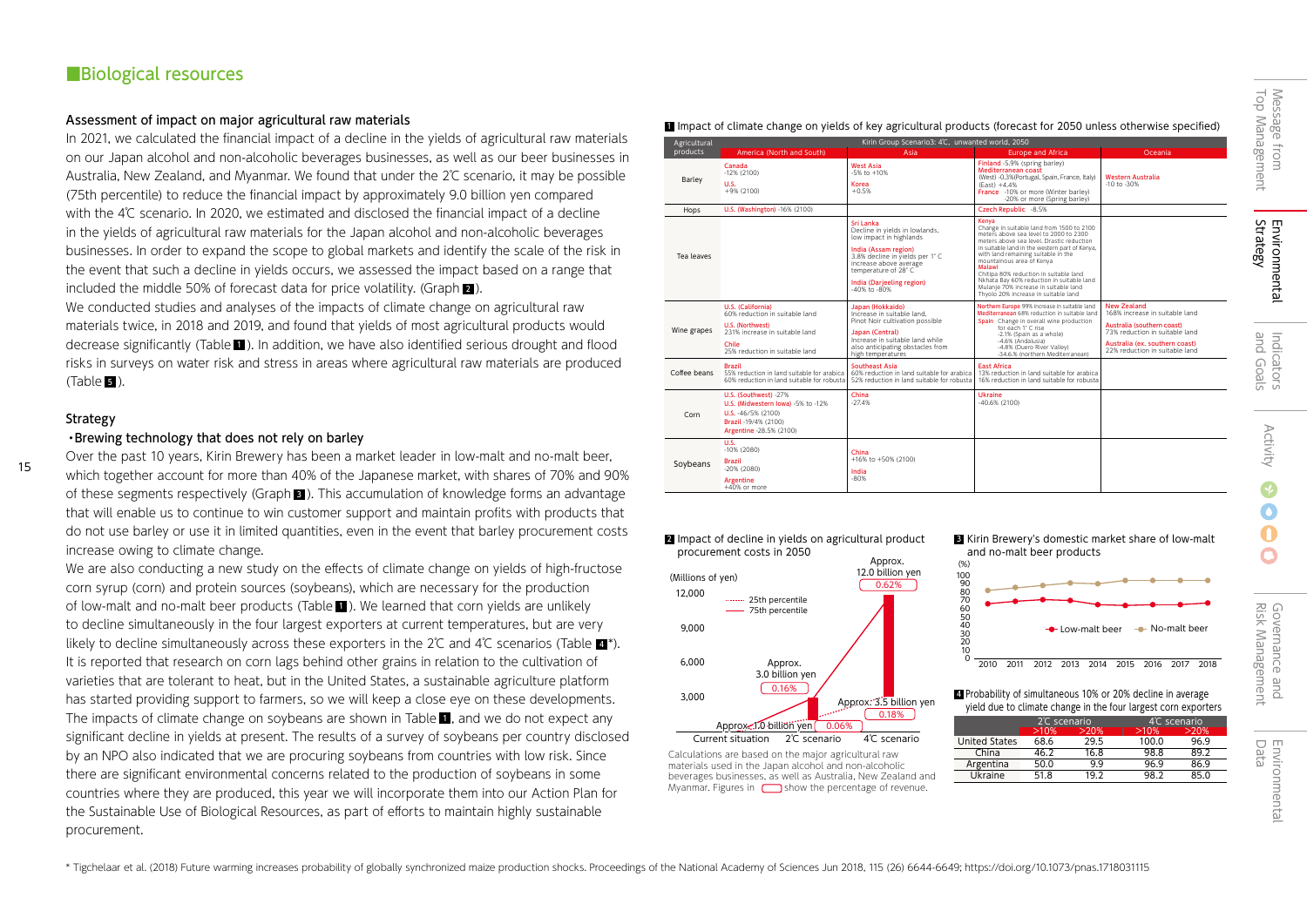## ・Mass plant propagation technologies

We expect the Kirin Central Research Institute's proprietary mass plant propagation technologies to play a major role in cultivation when agricultural breeds suited to global warming are developed. It is difficult to conceive of a business model for the Kirin Group that is completely independent of barley and hops, so we will continue measures to expand the scope of potential application of heat-tolerant agricultural breeds in the event that such breeds are developed. We will also examine opportunities to expand the application of our proprietary resin film bag-type culture vessels, which we have developed for mass plant propagation, because they can use water more effectively than soil cultivation, making them suitable for cultivation in areas with high water risks.

## ・Support for acquisition of certification for sustainable agriculture

In supporting for Sri Lanka's tea farms to get Rainforest Alliance Certified, which we have been providing since 2013, we will reduce the agricultural impact of climate change, such as extreme rainfall and droughts, and continuously promote agriculture that is resilient to climate change. By visiting Sri Lanka every year to exchange opinions with farm managers and to confirm the situation at tea farms, we are able identify the impact of climate change on farms and take appropriate measures in response.

New Belgium Brewing, a Kirin Group company, is funding Montana State University to support a barley cultivation program focused on climate change mitigation and adaptation.

## ■Water resources

#### Assessment of the effects of water risk and water stress

In 2021, we conducted surveys on water risk and water stress at production sites, as we had done previously in 2014 and 2017. The results showed that Myanmar and China (Zhuhai) had high levels of water risk, such as floods, while Lion's three brewerys in Australia and Thai Kyowa Biotechnologies' plant in Rayong Province had higher levels of water stress, such as droughts. Future projections also showed that the level of water stress at Lion's six brewerys in Australia will increase in future. In 2017, we conducted a detailed water risk survey of areas producing raw materials, and found that water stress was increasing in many production areas (Table  $\blacksquare$  ). Table  $\blacksquare$  shows the estimated financial impact on production from floods and droughts. When assessing water risk, we referred to Aqueduct 3.0 and hazard maps prepared by local administrations. We estimated the financial impact of floods on production sites using a global simulation system capable of quantitatively evaluating the risk of natural disasters. However, because the results of our financial impact calculations deviated from past results, we decided to identify and manage the amount of damage caused by past brewery flooding as the better estimation of financial impact. We assessed water stress based on Aqueduct 3.0, online surveys, interviews with business sites, and estimated the financial impact for business sites with a "high" level of water stress. A graph of water use by country and level of water stress (Graph  $\epsilon$ )

|              | America (North and South)                                                                                  | Asia                                                                                                                                                                                                                                                | Europe/Africa                                                                                                                                                                                                                         | Oceania                                                                                   |
|--------------|------------------------------------------------------------------------------------------------------------|-----------------------------------------------------------------------------------------------------------------------------------------------------------------------------------------------------------------------------------------------------|---------------------------------------------------------------------------------------------------------------------------------------------------------------------------------------------------------------------------------------|-------------------------------------------------------------------------------------------|
| Barley       | Canada<br>High~Extreamly high                                                                              | Japan<br>Medium to high                                                                                                                                                                                                                             | Ukraine<br>High~Extreamly high<br><b>United Kingdom</b><br>Low in the North, high in the South<br>Germany<br>medium~High<br><b>Czech Republic</b><br>Medium to high in Moravia,<br>low to medium in Bohemia<br><b>Belgium</b><br>High | Australia<br>Extremely high in<br>the East and<br>Southeast<br>Medium in<br>the Southwest |
| Hops         | <b>United States</b><br>Medium to high in Oregon,<br>medium to high in Idaho<br>(partially Extremely high) | Japan<br>Medium to high in Tono,<br>Yokote, Yamagata<br>Low to medium in Odate                                                                                                                                                                      | Germany<br>Medium~High<br><b>Czech Republic</b><br>Medium to high in Moravia,<br>low to medium in Bohemia                                                                                                                             | Australia<br>Extreamly high<br><b>New Zealand</b><br>l ow                                 |
| Tea leaves   |                                                                                                            | Sri Lanka<br>Extremely high in the North, and<br>medium to high in the South and<br>central highlands<br>India<br>Low in Darjeeling and Assam,<br>low to Medium in Nilgiri<br>Indonesia<br>Extremely high in Java, low in Sumatra<br>Low in Sumatra | Kenya<br>Low<br>Malawi<br><b>Low</b>                                                                                                                                                                                                  |                                                                                           |
| Wine grapes  | <b>Chile</b> Extreamly high<br><b>Argentine</b> Extreamly high                                             |                                                                                                                                                                                                                                                     | Spain<br>High in the North, extremely<br>high in other areas                                                                                                                                                                          |                                                                                           |
| Coffee beans | <b>Brazil</b><br>Low to medium in the<br>Northeast, low in other regions                                   |                                                                                                                                                                                                                                                     | Tanzania<br>Medium to high in the North,<br>low in other areas                                                                                                                                                                        |                                                                                           |

■Water stress in major agricultural product production areas (around 2050) 5

#### **6** Total water intake by country and water stress **7**



#### **Estimation of water risk and water stress damage**

| Country                                                              | Operating companies | Plant                      | Cost of damage'         | Sales ratio |  |  |  |
|----------------------------------------------------------------------|---------------------|----------------------------|-------------------------|-------------|--|--|--|
| Australia Lion                                                       |                     | Castlemain Perkins Brewerv | Approx. 1 billion yen   | 0.05%       |  |  |  |
| Japan                                                                | Kirin Brewery       | Sendai Plant               | Approx, 5 billion ven   | 0.27%       |  |  |  |
| Water stress (estimated impact of reduced production due to drought) |                     |                            |                         |             |  |  |  |
|                                                                      |                     |                            |                         |             |  |  |  |
| Country                                                              | Operating companies | Plant                      | Cost of damage          | Sales ratio |  |  |  |
| Australia Lion                                                       |                     | Castlemain Perkins Brewerv | Approx. 600 million yen | 0.03%       |  |  |  |

\*The amount for the Sendai Brewery is from tsunami and earthquake damage in the 2011 Great East Japan Earthquake

(January - December 2018)

#### Lion Risk Survey (January - December 2018) 8

#### Agricultural raw materials

■The water footprint is 200 GL, 84% of which is related to malt production

■We expect water stress levels in all regions cultivating barley, sugar, and hops in Australia to increase by between 1.4 and 2.8 times

#### Business sites

■Total water footprint is 2.7 GL (mostly washing and brewing)

■All locations have experienced extreme drought except Tasmania

■Water prices have risen by 4% on average over the past year, with a highest regional increase of 12%



 $\bullet$  $\Omega$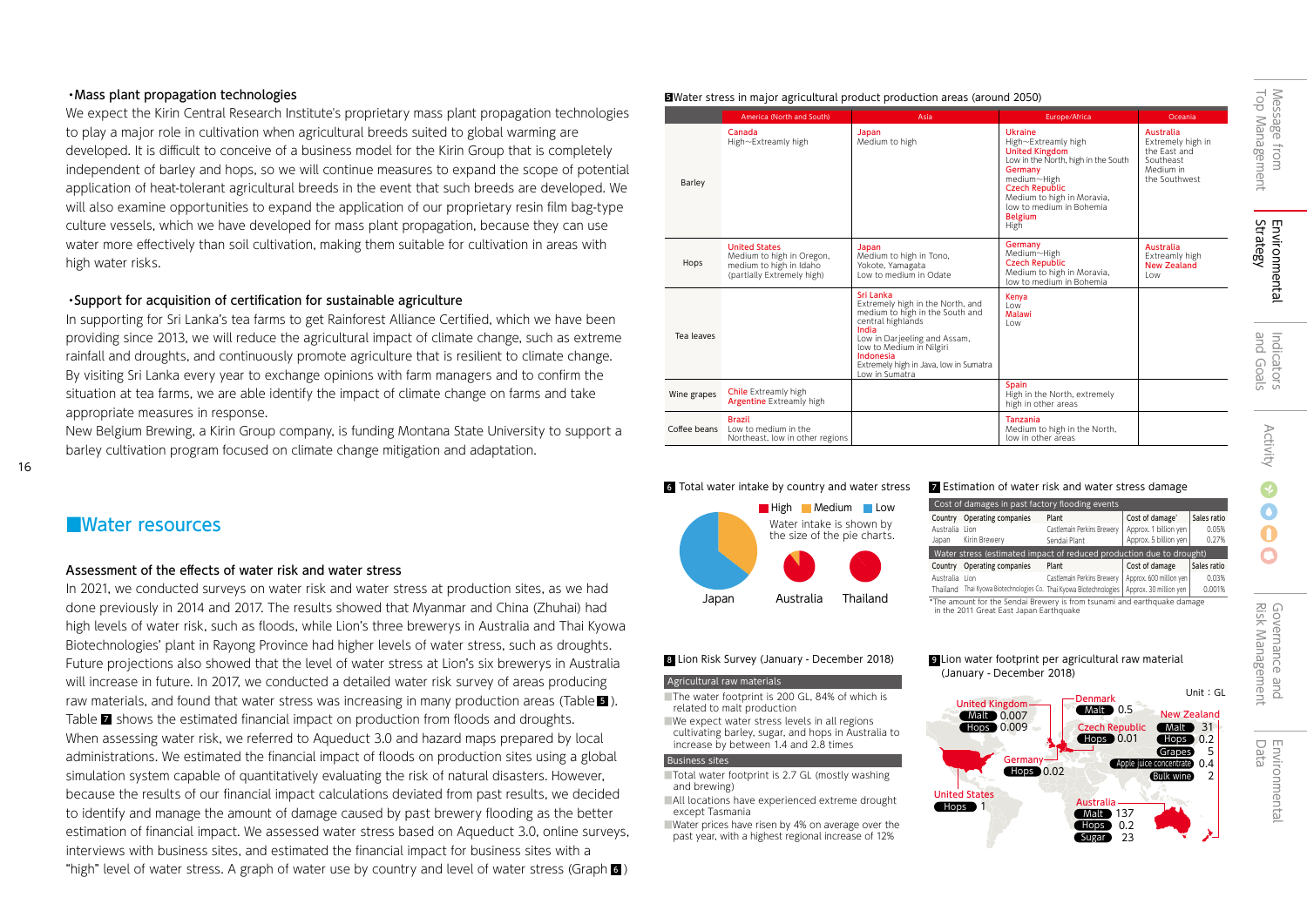shows that water use in Australia and Thailand is lower than in Japan, but water stress is high at almost all sites. In Japan, on the other hand, although water consumption is high, there were no businesses with high levels of water stress.

Lion conducted its own water risk survey in 2019. The results are shown in Table  $\blacksquare$  and Figure  $\blacksquare$  .

## Response strategy

17

・Development of flood response manuals and advanced water usage reduction technologies We will respond to water risks at our business sites through measures including the preparation of a manual for adapting to floods. In 2011, when Lion's Castlemaine Perkins Brewery was flooded, we cut off power sources in the brewery in advance to prevent damage to the brewery's electrical equipment from short circuits. This reduced the cost of damage and enabled the plant to quickly resume operations. A similar measure was effective in 2000, when part of Kirin Brewery's Nagoya Plant was flooded. Following our experience of the 2018 West Japan Torrential Rain Disaster, we developed a manual for responding when we expect disruptions to logistics over a wide area. As a result, we successfully avoided any major impact from the subsequent Typhoon Faxai and Typhoon Hagibis.

As a measure against water stress at business sites, Lion will implement water-saving initiatives on an ongoing basis to achieve advanced intensity targets. Thai Kyowa Biotechnologies, which faced water intake restrictions due to drought in 2020, has been able to limit water intake and avoid negative impacts by holding enough inventories and switching temporarily to products that use less water. By sharing this knowledge within the Kirin Group, we are reinforcing our ability to respond to water risks and water stress.

## ・Measures to address torrential rain and conserve water resources in areas where agricultural raw materials are produced

In response to water risk in areas producing agricultural raw materials, we are working to prevent sediment runoff in torrential rains by planting undergrowth with deep roots, as part of our efforts to support for Sri Lankan tea farms to obtain the certification for sustainable agriculture. In response to water stress, we started water source conservation activities at Sri Lankan tea farms in 2018, and plan to continue to expand these activities in future. At coffee farms in Vietnam, we are also supporting the acquisition of certification, and are trialing measures to enhance the water retention capabilities of fields. We have not taken any

### **Assessment of impact of carbon pricing**

|                                     | Scenario                                                |              | Group Scenario 3<br>(4° C Scenario). |              | Group Scenario 1<br>(2° C Scenario) | 1.5° C Scenario                      |                            |
|-------------------------------------|---------------------------------------------------------|--------------|--------------------------------------|--------------|-------------------------------------|--------------------------------------|----------------------------|
|                                     | Year                                                    | 2030         | 2050                                 | 2030         | 2050                                | 2030                                 | 2050                       |
| If GHG emissions<br>are not reduced | Carbon taxes (Billions of yen)                          | 1.3          | 1.7                                  | 7.7          | 9.9                                 | $11 - 476$                           | 14~791                     |
|                                     | Percentage of revenue                                   | 0.07%        | 0.09%                                | 0.42%        | 0.54%                               | 0.57%~25.72%                         | 0.73%~42.79%               |
| If we reduce GHG<br>emissions in    | Carbon taxes (Billions of yen)<br>Percentage of revenue | 0.6          | 0                                    | 3.9          | 0                                   | $5.3 - 238$                          | 0                          |
| line with targets                   |                                                         | 0.03%        | 0.00%                                | 0.21%        | 0.00%                               | 0.29%~12.86%                         | 0.00%                      |
| Tax savings                         | Tax savings(Billions of yen)<br>Percentage of revenue   | 0.6<br>0.03% | 1.7<br>0.09%                         | 3.9<br>0.21% | 9.9<br>0.54%                        | $5.3 - 238$<br>$0.29\% \sim 12.86\%$ | $14 - 791$<br>0.73%~42.79% |

specific measures in relation to major agricultural products in Europe and Australia, which are expected to experience severe water stress. However, we intend to accumulate knowledge through initiatives in Sri Lanka and other countries to use in future responses. We also plan to expand the scope of applications and accumulate knowledge for our proprietary resin film bagtype mass plant cultivation vessels, which enable the cultivation of agricultural products with little water.

## ■Climate Change

### Assessment of impact of carbon pricing

In 2021, we further refined carbon pricing assessment that we originally conducted in 2019. As a result, we estimated that if we achieve the"SBT for 1.5℃"target, tax savings will amount to approximately 0.6 billion yen in 2030 under the 4℃ scenario, approximately 3.9 billion yen under the 2℃ scenario, and at least approximately 5.3 billion yen under the 1.5℃ scenario, compared with not reducing GHG emissions.

2020

Immunity-related product market  $(US $ Mn)$ 

Approx. 0.8 billion yen

Current situation

6,000

3,000

9,000 …… 25th percentile 75th percentile

(Millions of yen)

of revenue)

In our estimations, we applied the IEA scenario to the 2℃ scenario and the 4℃ scenario for the electric power emission factor and carbon tax, and newly used the IPCC Special Report on Global Warming of 1.5℃ for the 1.5℃ scenario, and as the basis of carbon price forecasts (Table  $\blacksquare$ ). The results of our estimations showed that there are significant potential tax savings in reducing GHG emissions, but the financial impact of carbon taxes in the 1.5℃ scenario is also significant.

We have also estimated the financial impact of the introduction of carbon pricing on agricultural procurement costs in Japan, Australia, New Zealand, and Myanmar (Figure **0**). However,

**if** Assessment of impact of carbon pricing the research) and the search of the search of the research of the research of the research of the research of the research of the research of the research of the research of the **E** Forecast population exposed to risk of dengue fever under **13** the 4℃ scenario(Upper: Ten thousand persons; Lower:

|                                        |                              | 2030                      | 2050                         |                           |  |
|----------------------------------------|------------------------------|---------------------------|------------------------------|---------------------------|--|
| Region                                 | Without GDP<br>consideration | With GDP<br>consideration | Without GDP<br>consideration | With GDP<br>consideration |  |
| Asia Pacific High-<br>income countries | 81                           | 56<br>(431%)              | 92                           | 69<br>(425%)              |  |
| Fast Asia                              | 31.093                       | 37,559<br>$(+21%)$        | 28.574                       | 21,679<br>(424%)          |  |
| Southeast<br>Asia                      | 71,335                       | 71,338<br>(0%)            | 75,666                       | 75,669<br>(0%)            |  |

About 7 billion yen

0.37%

RCP8.5/ SSP3

Approx.<sup>2</sup> billion ven

 $\boxed{0.04\%}$   $\boxed{0.10\%}$ 

Population at risk of dengue fever (Million persons)

2030 2020 2030 4℃

3<mark>653.3</mark> | 1025.09

**B** Market forecast for infectious diseaserelated products(Persistence Market

RCP2.6/ SSP<sub>1</sub>

About 4 billion yen

0.19%

Scenario

1089.53

Top Management Message from

Message from<br>Top Management

Environmental<br>Strategy Environmental

and Goals

Indicators<br>and Goals

\*1 World Health Organization (2014) Quantitative risk assessment of the effects of climate change on selected causes of death, 2030s and 2050s. https://apps.who.int/iris/handle/10665/134014 \*2 S-8 Impact Assessment and Adaptation for Climate Change Research Project Team 2014 Report https://www.nies.go.jp/s8\_project/scenariodata2.html#no3